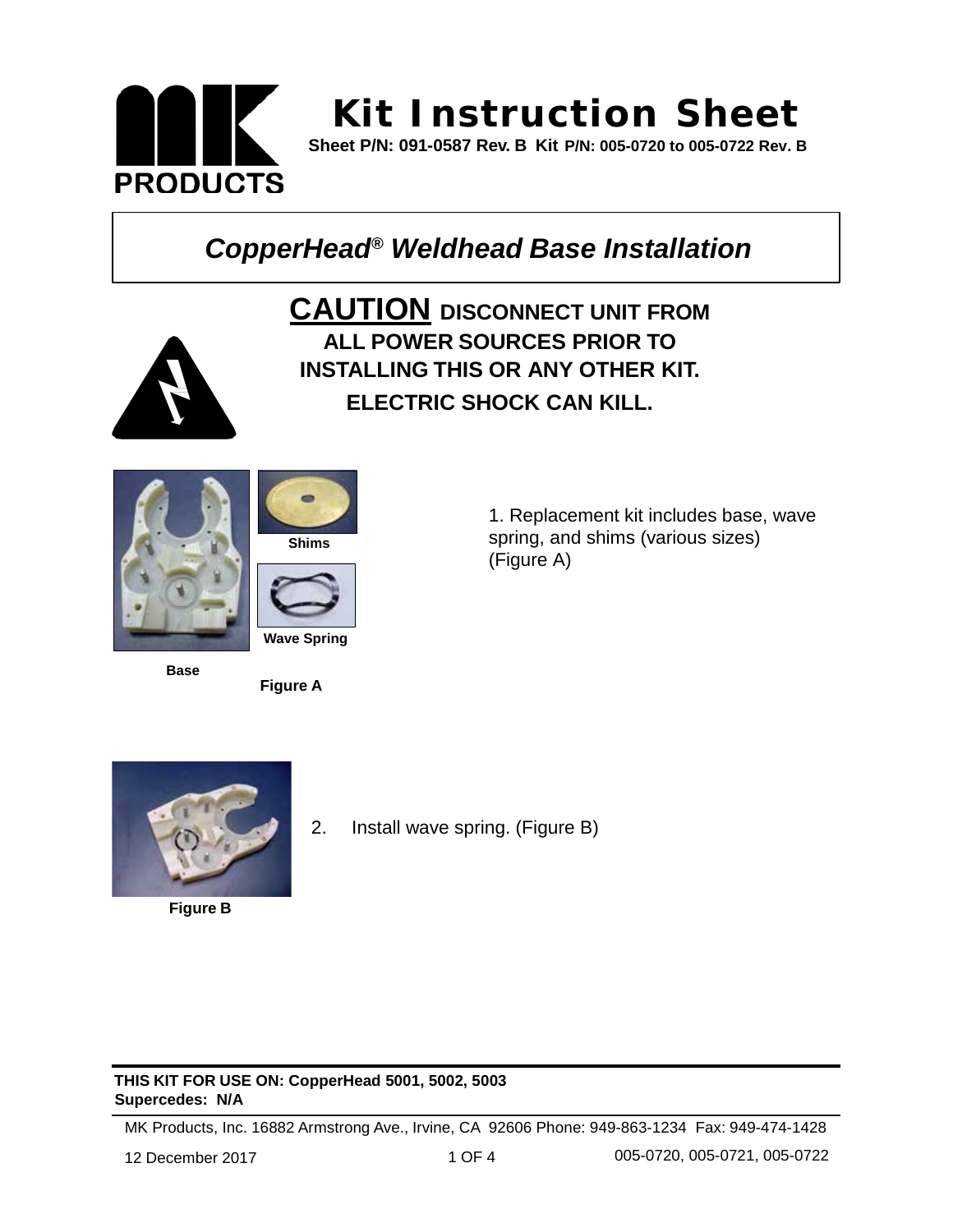### **Kit Instruction Sheet Sheet P/N: 091-0587 Rev. B Kit P/N: 005-0720, 005-0721, 005-0722 Rev. B**



**Figure C**

3. For model 5001: install 1 shim (P/N 435-1210) over the wave spring and 1 each of the same into the two adjacent slots. (Figure C)

For models 5002 and 5003, use shim P/N 435-1203.



**Figure D**

**For all weldheads, install remaining shims (P/N 435-1215) into top slots. (Figure C1)**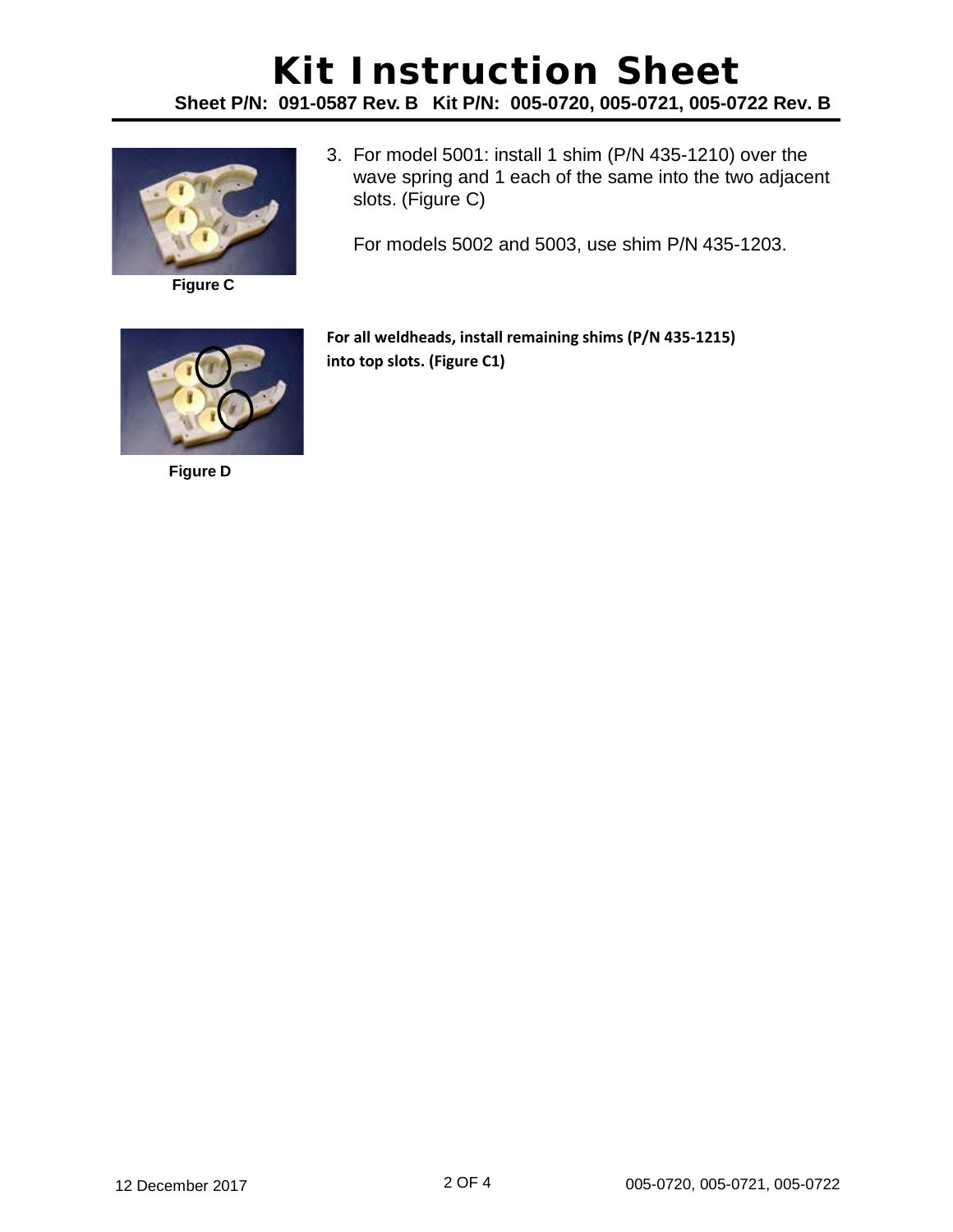#### **Kit Instruction Sheet Sheet P/N: 091-0587 Rev. B Kit P/N: 005-0720, 005-0721, 005-0722 Rev. B**



**Figure E**



**Figure F**



**Figure G**



**Figure H**

4. Re-assemble Motor to Motor Mount and attach to Weldhead Base. (Figures E-H)

9. Installation Complete.